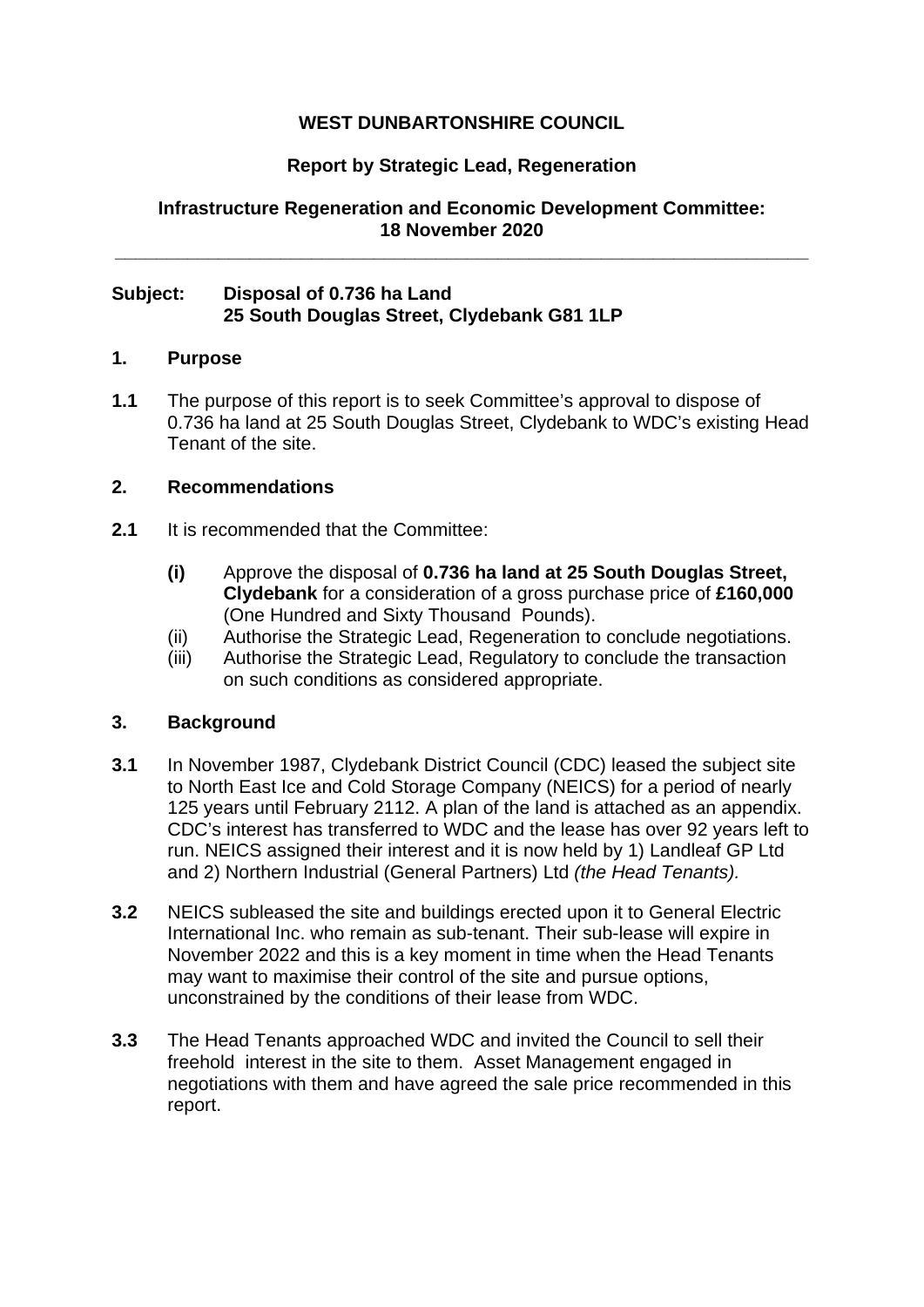#### **4. Main Issues**

- **4.1** The Head Tenants have the duty of "exploiting and managing the subjects of let to the best mutual financial advantage of the parties" i.e. themselves and the Council. The Council is entitled to receive annual ground rent of 10% of the total receipts arising from the development.
- **4.2** The Council presently receive rent of £6,700 pa and this rent is expected to continue at least until November 2022 when the current sublease is due to expire. Beyond November 2022 the Council's rent entitlement will depend on the total receipts its tenant is able to generate under any continuing or new agreements that they able to enter into.
- **4.3** Under the lease from to the Head Tenants there are normal obligations to the Council as Landlord. In general, we do not consider these to be abnormally onerous for the Head Tenants. They include the need for consent from the Council for building alterations and for subletting which cannot unreasonably withhold consent in these matters.
- **4.4** The Council have not been advised by the Head Tenant of their reason they wish to purchase of the freehold interest but the following could be contributing factors:
	- o They would no longer need to pay rent and would retain the full income generated by the site.
	- o They would remove the inconvenience of having to comply with the detailed obligations of the lease and to respond to and accommodate the landlord on these matters.
	- o There is always a risk that the Council could irritate their lease in the event of the Head Tenants breaching the conditions of the lease.
	- o Currently the lease restricts use to 1973 Use Class Order classes III and IV, i.e. light industrial building and general industrial building, respectively. It specifically prohibits various uses including any retail purposes, games or any purposes which the landlord considers detrimental to the amenity of the neighbourhood. Asset Management believe that there could be potential opportunities for uses on the site that generate higher financial value than is possible within present lease constraints. The Head Tenants currently would need the Council's consent as landlord to such valueenhancing uses and the Council could require conditions of consent including financial payment and/or change to rent structure.

In short, the Head Tenants could have a range of motivations to pay a premium price to purchase the freehold interest as they will be able to more fully and freely enjoy the income and income possibilities from the site; and at the same time remove risk of any landlord intervention.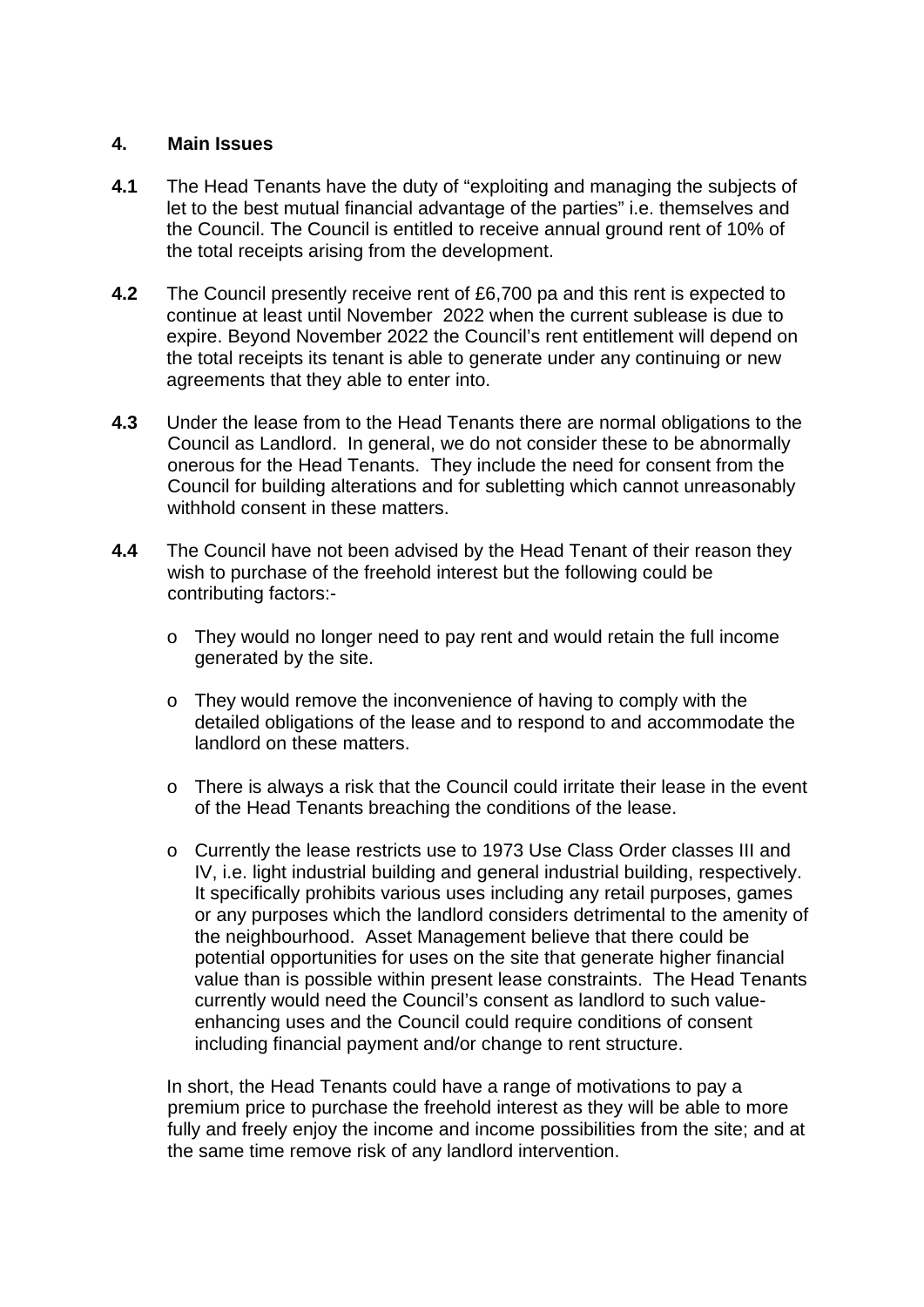- **4.5** Disposal of the property would free WDC staff resources to focus on other properties and work streams.
- **4.6** The disposal will result in a capital receipt for the Council of £160,000. Asset Management recommend this figure following extensive valuation work and believe it reasonably reflects the value of the income stream that the Council would forego and the value to the Head Tenants of themselves owning the land outright.

# **5. People Implications**

**5.1** There are no significant people implications other than the resources required by the Asset Management and Legal Services to conclude the proposed disposal.

### **6. Financial and Procurement Implications**

- **6.1** The financial implications are that the Council will receive a capital receipt of £160,000.
- **6.3** There are no procurement implications arising from this report.

## **7. Risk Analysis**

- **7.1** There is a risk that the Head Tenants do not proceed with the acquisition due to factors which may arise out of their due diligence or due to change in their funding or motivation.
- **7.2** We acknowledge the general uncertainty created by the coronavirus pandemic and that this may influence the prospective buyers plans adversely.
- **7.3** However, we understand that the Head Tenants have the necessary funding in place and do not require any external approvals. In the course of negotiations they have threatened to allocate their funds to other opportunities but we cannot assess the credibility of this threat. We generally expect them to proceed having negotiated a price and got to this stage. We simply acknowledge the risk.
- **7.3** If the Head Tenants did not proceed with the acquisition then the lease would continue on present terms. WDC would have options of continuing to enjoy the interest; or presenting its interest to the open market- which would of course include the existing Head Tenants.